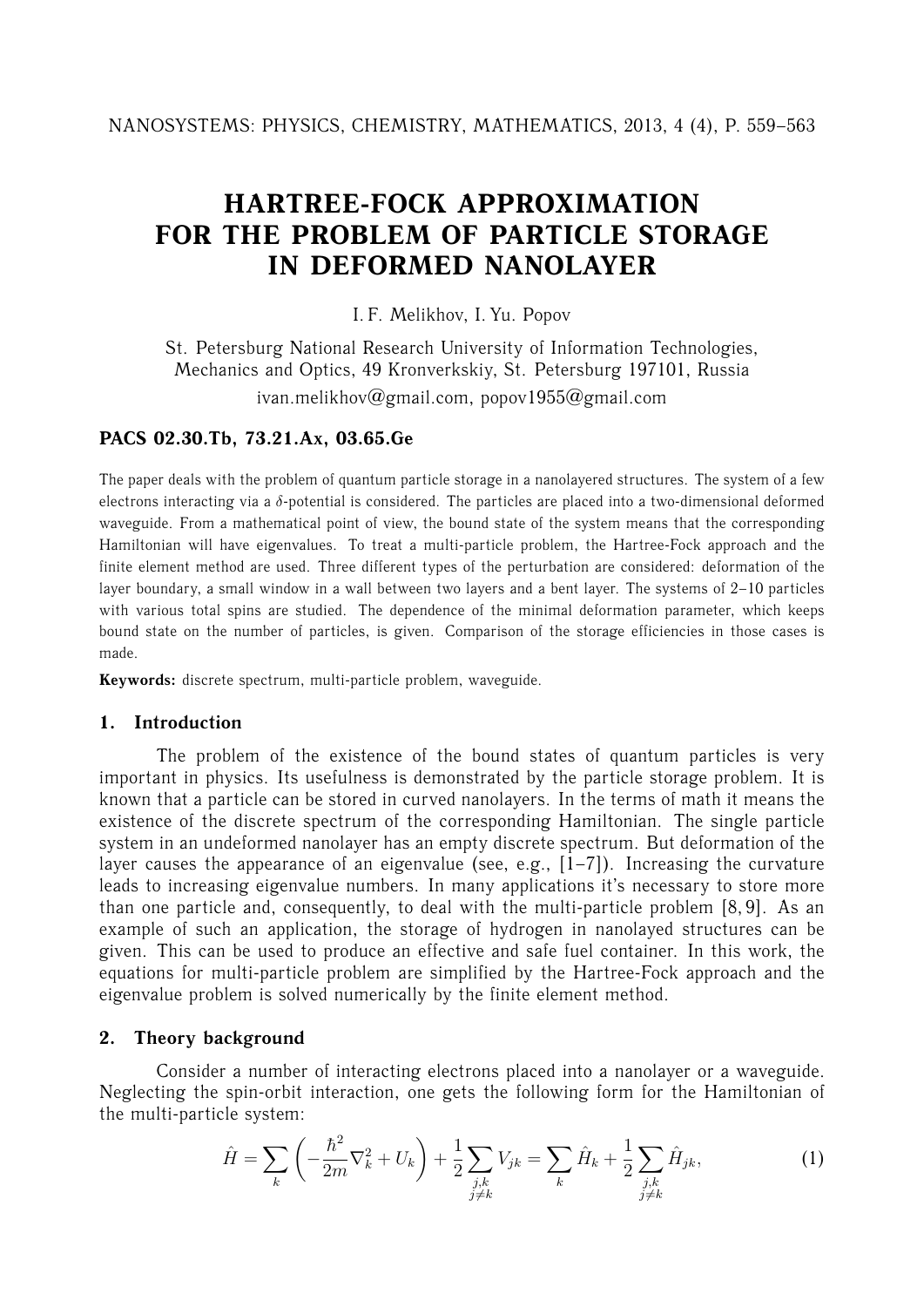where m is particle's mass,  $U_k$  is the external field potential,  $V_{ik}$  is potential of the particles' interaction. Solving the multi-particle problem is a Herculean task, so one needs to simplify the equation (1). Application of the *Hartree method* for two particle problem was described in [10]. In this case, the wavefunction of the system is sought in the form

$$
\psi(x_1, x_2, \dots, x_n) = \psi_1(x_1)\psi_2(x_2)\dots\psi_n(x_n), \tag{2}
$$

where  $\psi_i$  is the single particle function,  $x_i$  represents the set of four coordinates: three spatial ones and a spin one. Substituting (2) into (1) and using the variational principle, one can obtain *Hartree equations* (see [11]):

$$
\left[\hat{H}_k + \sum_{\substack{j\\j \neq k}} \int \psi_j^*(x_j) \hat{H}_{jk} \psi_j(x_j) dx_j \right] \psi_k(x_k) = E_k \psi_k(x_k) \qquad (k = \overline{1, n}). \tag{3}
$$

The *Hartree method* is easy to implement but this approach has one significant disadvantage; the electronic wavefunction must satisfy the antisymmetry principle, i.e. it must be antisymmetric with respect to the interchange of all (space and spin) coordinates of one fermion with those of another. That is,

$$
\psi(x_1, x_2, \dots, x_i, \dots, x_j, \dots, x_n) = -\psi(x_1, x_2, \dots, x_j, \dots, x_i, \dots, x_n). \tag{4}
$$

This drawback was avoided by Fock. The idea of the *Hartree-Fock method* is to replace the wavefunction representation (2) by the *Slater determinant*:

$$
\psi(x_1, x_2, \dots, x_n) = \frac{1}{\sqrt{N!}} \begin{vmatrix} \psi_1(x_1) & \psi_2(x_1) & \dots & \psi_n(x_1) \\ \psi_1(x_2) & \psi_2(x_2) & \dots & \psi_n(x_2) \\ \dots & \dots & \dots & \dots \\ \psi_1(x_n) & \psi_2(x_n) & \dots & \psi_n(x_n) \end{vmatrix} . \tag{5}
$$

Again, engaging the variational principle, one can obtain (see [11]) the *Hartree-Fock equations*:

$$
\left[\hat{H}_k + \sum_{\substack{j\\j\neq k}} \int \psi_j^*(x_j) \hat{H}_{jk} \psi_j(x_j) dx_j \right] \psi_k(x_k) - \sum_{\substack{j\\j\neq k}} \left[ \int \psi_j^*(x_j) \hat{H}_{jk} \psi_k(x_j) dx_j \right] \psi_j(x_k) =
$$
  
=  $E_k \psi_k(x_k)$   $(k = \overline{1, n}).$  (6)

To find the discrete spectrum, of the system one has to remember that all eigenvalues  $E_1, \ldots, E_n$  must be less than the threshold (the bottom of the continuous spectrum,  $E_{bot} = \pi^2 \hbar^2 / (2mL^2)$ , where L is the waveguide width at infinity).

#### **3. Numerical model**

For the numerical model, we assume zero external field potential  $U_k$  and  $\delta$ -potential of particles interaction:

$$
V_{jk} = U_0 \delta(r_j - r_k),\tag{7}
$$

where  $U_0$  is a constant which describes the intensity of the interaction,  $r_i$  and  $r_k$  are spatial coordinates of the particles. We assume every electron has predefined spin  $s = 1/2$  or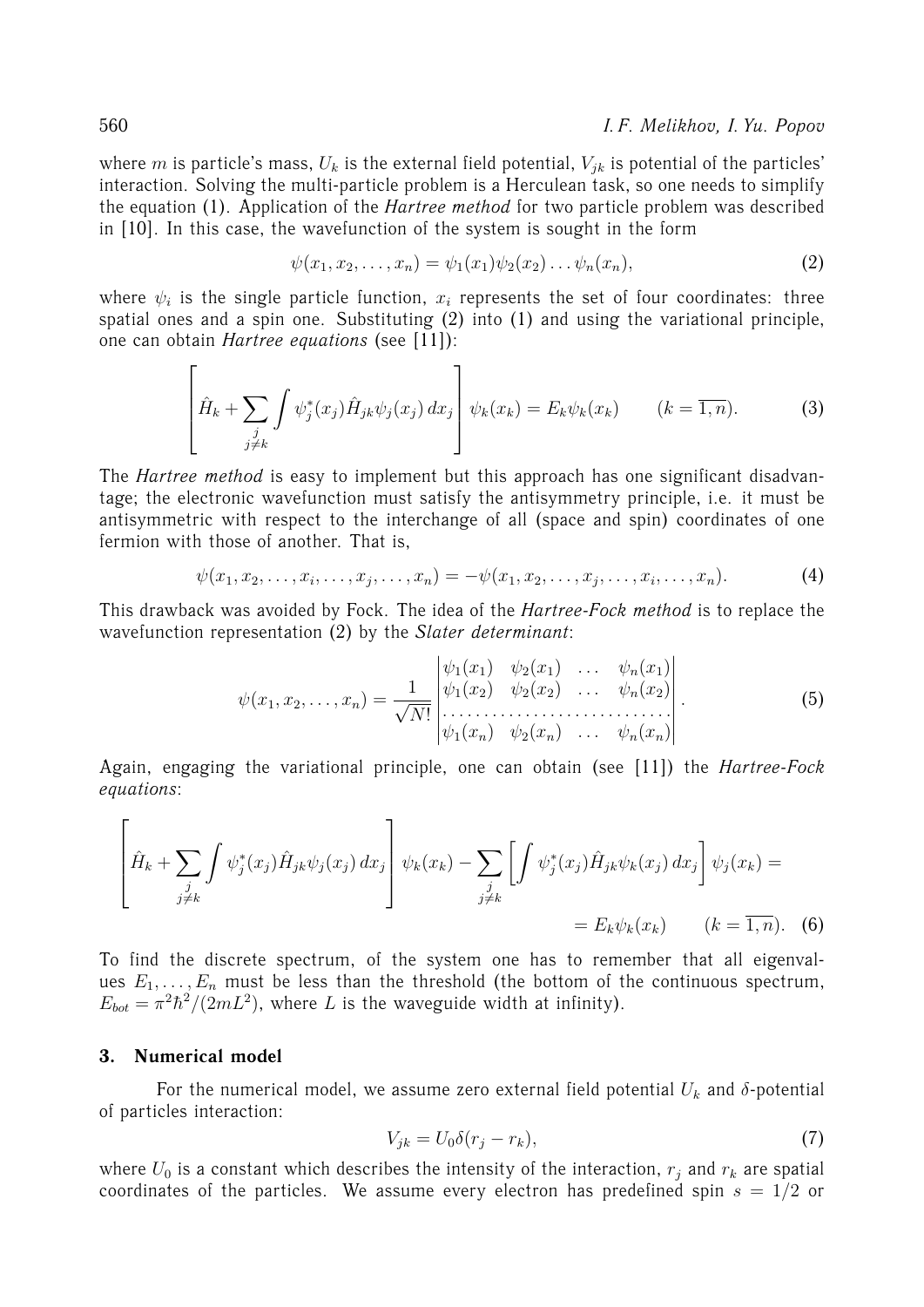$s = -1/2$ . Applying those assumptions, one rewrites the *Hartree-Fock equations* (6) in simpler form:

$$
\left[ -\frac{\hbar^2}{2m} \nabla_k^2 + \sum_{\substack{j\\j\neq k}} U_0 |\psi_j(r_k)|^2 \right] \psi_k(r_k) - \sum_{\substack{j\\j\neq k}} U_0 \delta_{s_j, s_k} |\psi_j(r_k)|^2 \psi_k(r_k) = E_k \psi_k(r_k) \qquad (k = \overline{1, n})
$$

or

 $\overline{a}$ 

$$
\left[ -\frac{\hbar^2}{2m} \nabla_k^2 + \sum_{\substack{j\\j \neq k}} U_0 (1 - \delta_{s_j, s_k}) |\psi_j(r_k)|^2 \right] \psi_k(r_k) = E_k \psi_k(r_k) \qquad (k = \overline{1, n}), \tag{8}
$$

where  $s_j$ ,  $s_k$  are spin values of the corresponding electrons. All problems are solved in 2D. Three types of geometries are studied: i) a waveguide with deformed boundary (fig. 1); ii) two layers coupled through window (fig. 2); iii) a bent waveguide (fig. 3). Dirichlet conditions are valid at the waveguide boundaries and Neumann conditions are assumed at the ends of the waveguide. For the first configuration, the deformation is described by an analytical function. Its parameter is  $H/L$  (deformation width b is constant). The parameter of the second configuration is  $a/L$ . And for the last one is  $L/R$  (the length of the curved arc is constant). In all cases, larger geometry parameter values correspond to larger deformations of the waveguide. To find the numerical solution of (8), the FEM is





FIG. 3. Bent waveguide

used. The package Free $FEM++$  is engaged. The algorithm of the solution is the same as in [10]. First, assume all functions  $\psi_k$  to be zero as the first approximation. Then solve the first equation for  $\psi_1$ . After that, insert it into the second equation and solve it with respect to  $\psi_2$ . The procedure is repeated until the difference between two last approximations becomes small enough.

## **4. Results**

A number of computations for systems with different number of particles and various total spin values were made. While the interaction intensity was constant, the critical value of the geometry parameter was sought. The critical value is the minimal value of the parameter which maintains the bound state of the system. The results are shown at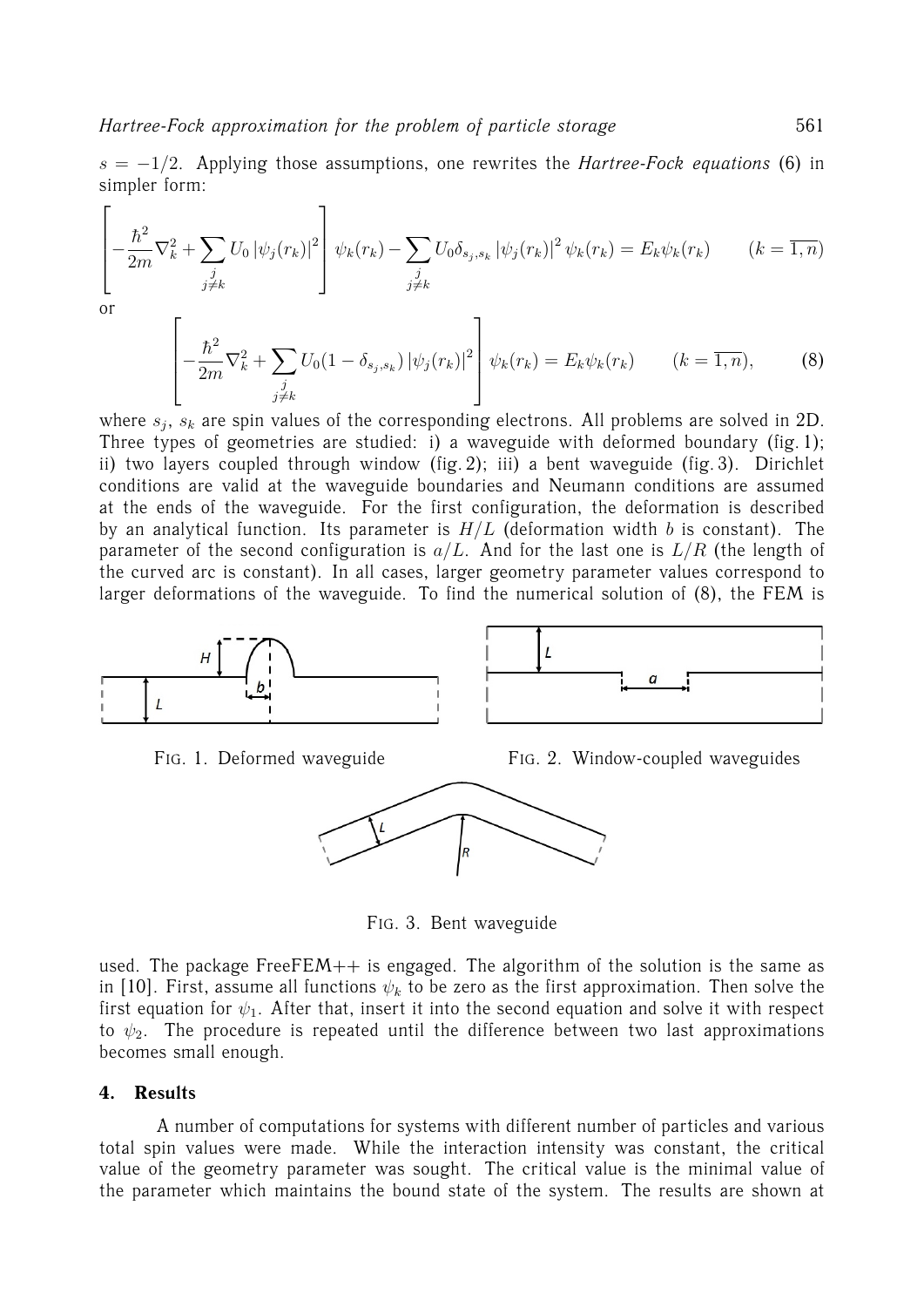the figures below. As expected, more particles and bigger total spins lead to increasing deformation which is needed to store the particles. This means that it is more difficult to store these particles. But, one sees an interesting effect which is valid for all geometries. It was shown that to store an even number of particles with zero total spin, the deformation may be the same or even less than that for a system of one less particle. Comparison of the dependencies slopes in figures 4–6 shows the efficiency of the window-coupled type deformation. In contrast, the bent waveguide is the least efficient.



FIG. 4. Deformed waveguide: critical value of the geometry parameter



FIG. 5. Window-coupled waveguides: critical value of the geometry parameter